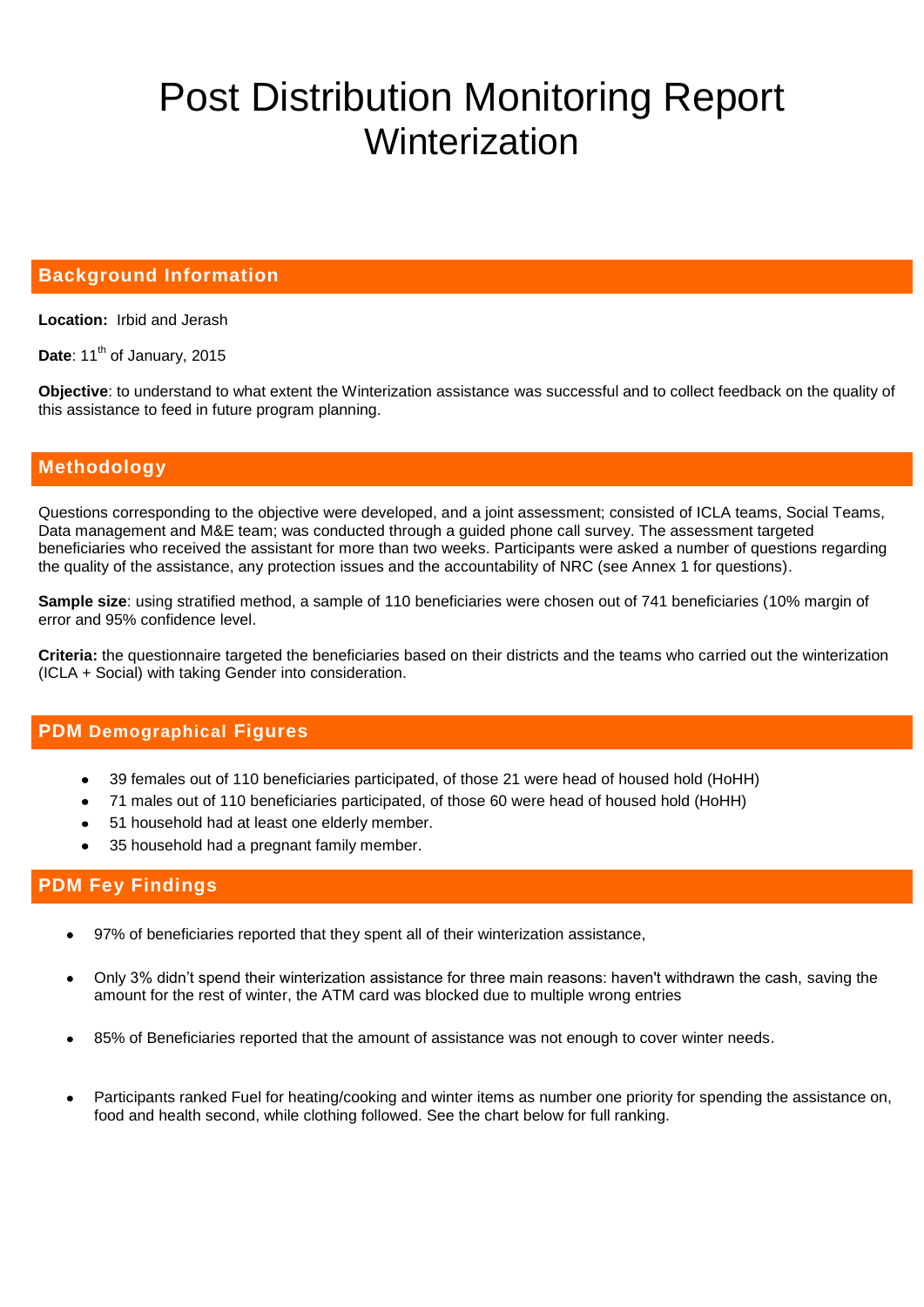



# **PDM General Findings**

### **Below are charts to represent general PDM findings:**

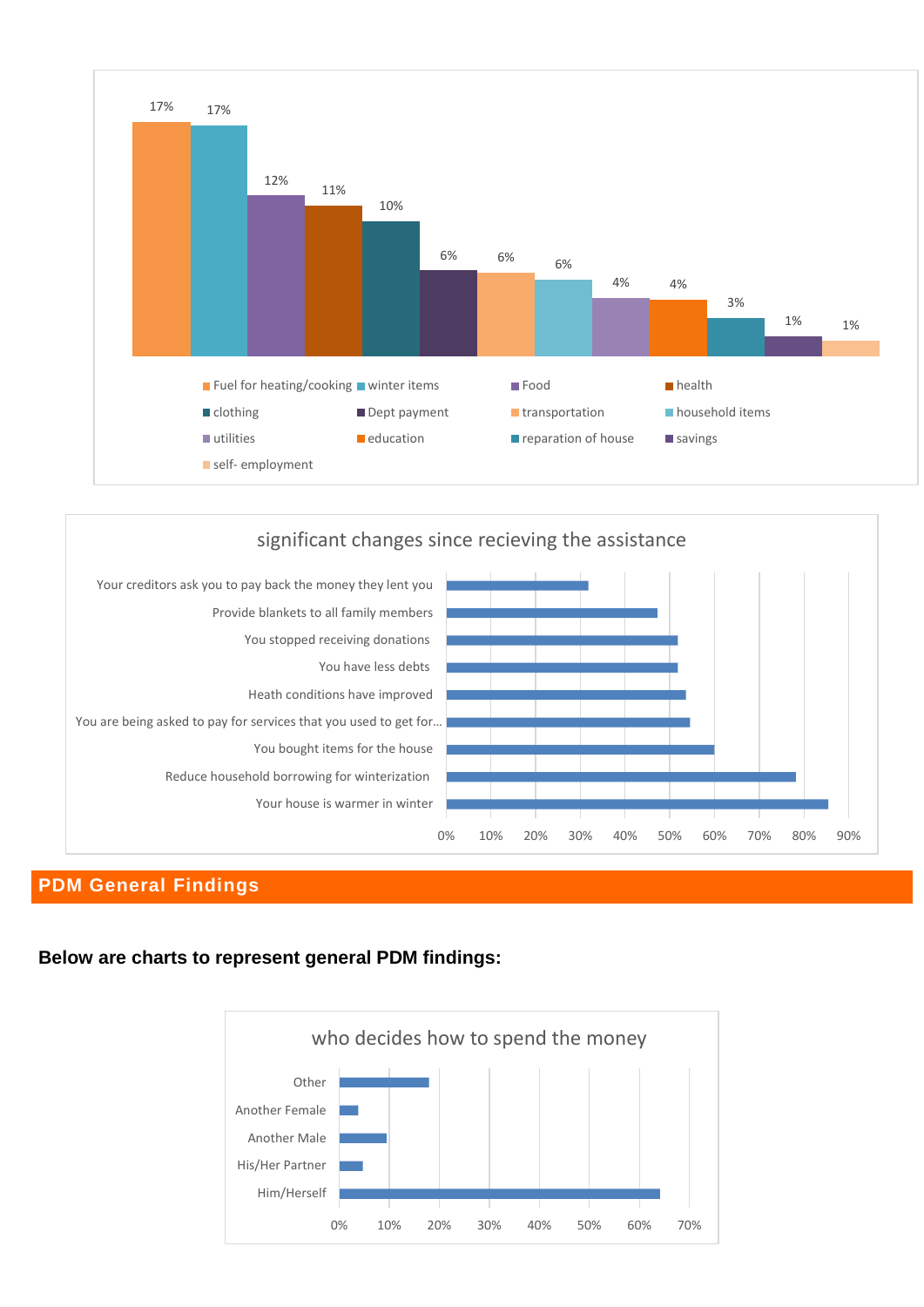



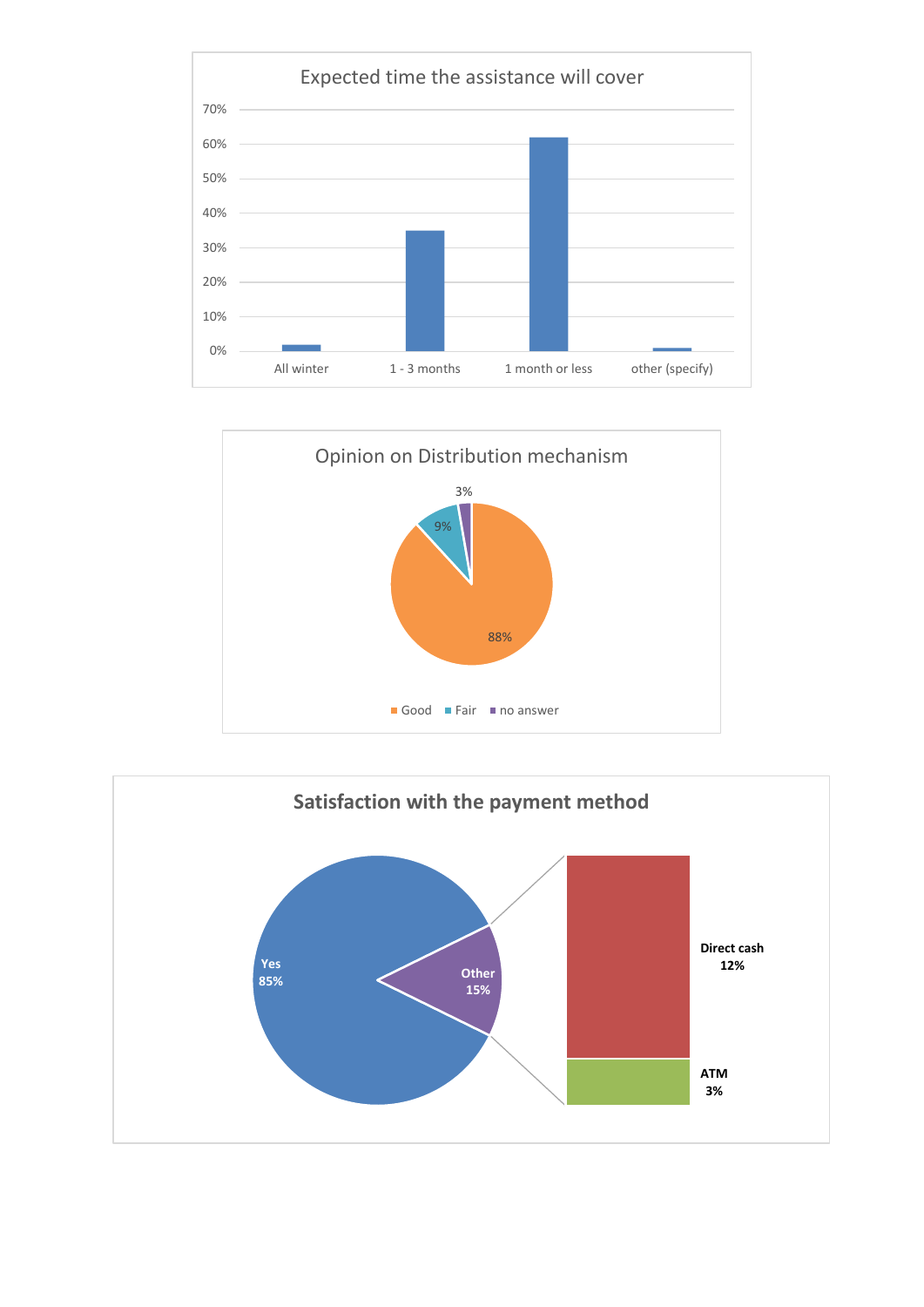





**Participants were asked if the staff were treating them respectfully, all of them stated that the staff has respectful manors.**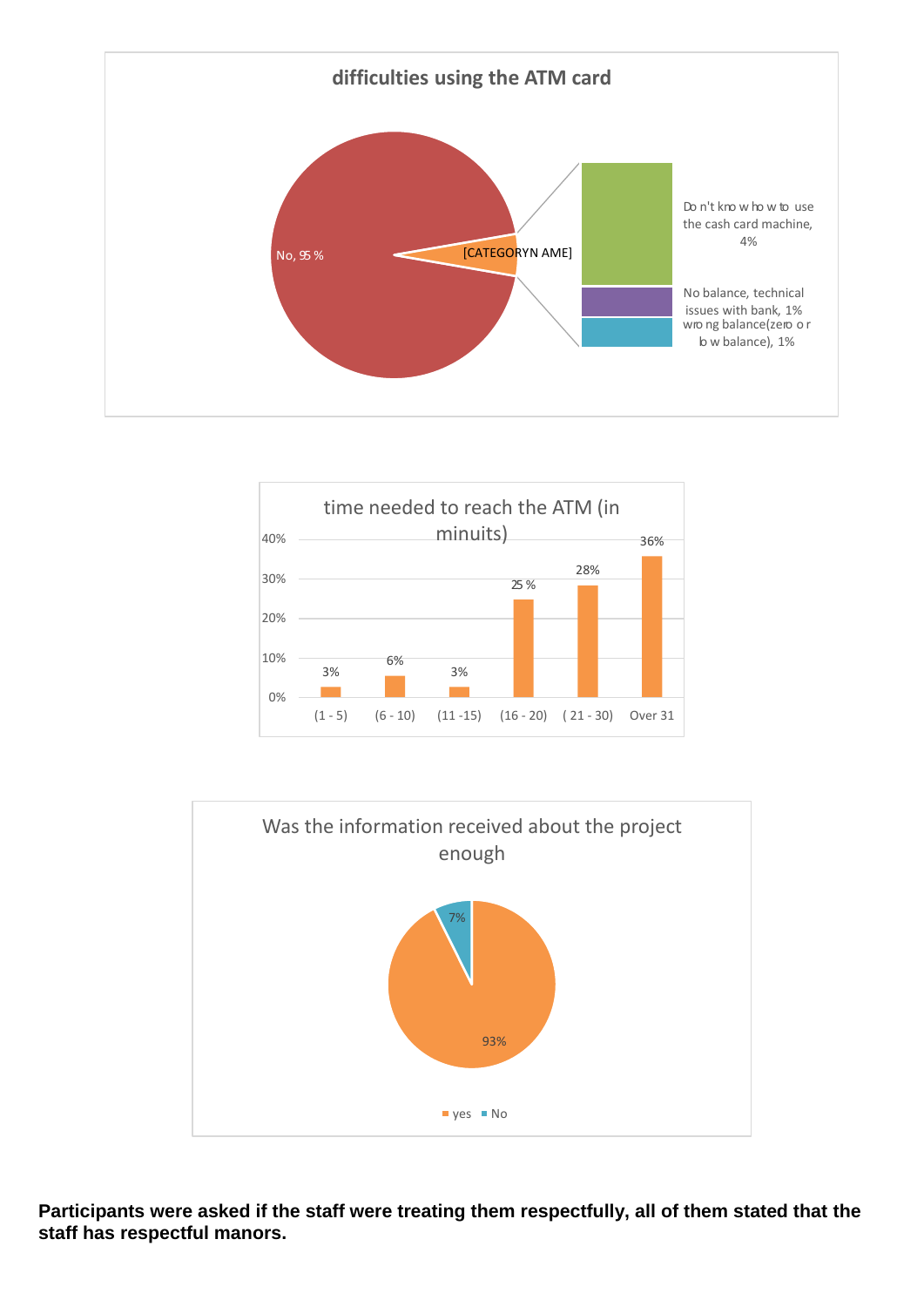





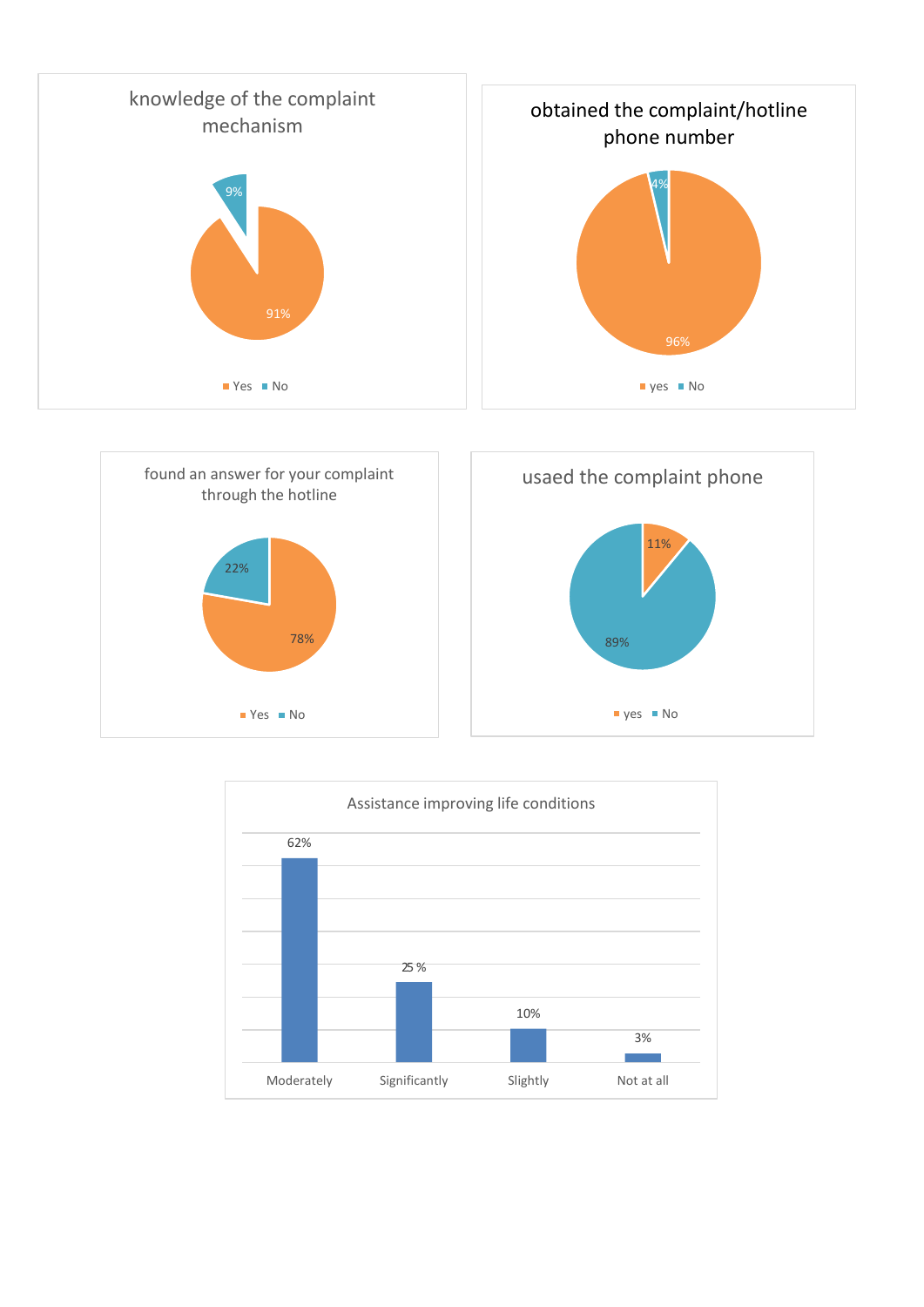

# **Annex: PDM Questionnaire**

Questions used in the survey:

- Have you spent the cash assistance you received (either some or all of it)?  $\bullet$
- $\bullet$ How much money did you receive in the card (JD)?
- do you think that the monthly value of the cash transfer is enough to cover your basic winter needs??  $\bullet$
- Prioritize how you used the cash transferred in order of most to least important, from 1 to 5 (1 most important, 5  $\bullet$ least)

(Food, self- employment, household items, winter items, Dept. payment, education, reparation of house, health, savings, utilities, clothing, Fuel for heating/cooking, transportation, Other (specify))

- Who decided how this money would be spent?  $\bullet$ (the beneficiary him or herself, his or her partner, another male, another female, other),
- What is your opinion on the distribution mechanism?  $\bullet$
- Are you satisfied with the method in which the money is paid (ATM)?  $\bullet$
- Did you face any difficulties in using the ATM machines after receiving the ATM cards? If Yes, what was the problem?  $\bullet$
- How long does it take you to reach the bank machine (in minutes)?  $\bullet$ (1-5 minutes, 6-10 minutes, 11-15 minutes, 16-20 minutes, 21-30 minutes, over 31 minutes)
- Do you have any other suggestions/ideas that would help us better explain our project
- $\bullet$ Did you receive enough information about the project?
- Do you feel that the program staff treat you respectfully?  $\bullet$
- Were you informed about the complaint mechanism?  $\bullet$
- Did you have a contact complaint number? If no we give it to them  $\bullet$
- Did you need to use it, if so, did you find an answer to your complaint/issue?  $\bullet$
- If the head of household is single/widowed, please check the below conditions; otherwise choose other.  $\bullet$ (Single women age +18, Single elderly women +60 with no family support, Single parent/father or caregiver, Single parent/ mother or caregiver +18, Single child parent/mother or caregiver -18, Other)
- $\bullet$ Did you face any problems after you received the cash assistance? If yes, which one of the below? (Problems with the landlord, Relationship with host community, Problems with my family)
- By delivering the assistance have we created any risk to your safety? If yes, please specify when you first  $\bullet$ experienced the increased risk.
- to what extent has the assistance helped improve your living conditions?  $\bullet$ (Significantly, Moderately, Slightly, Not at all)
- to what extent has the assistance reduced the financial burden of your household?  $\bullet$ (Significantly, Moderately, Slightly, Not at all)